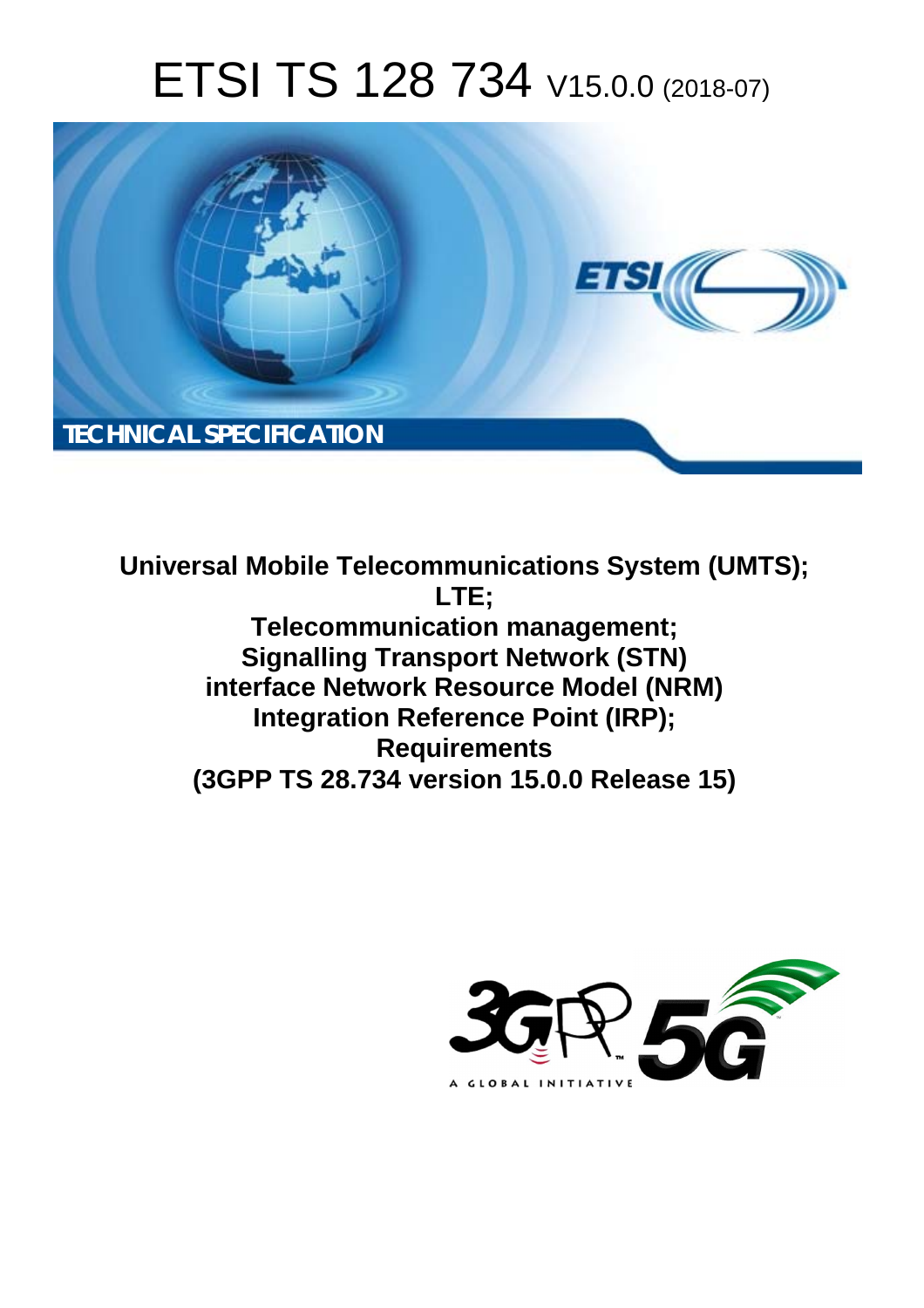Reference RTS/TSGS-0528734vf00

> Keywords LTE,UMTS

#### *ETSI*

#### 650 Route des Lucioles F-06921 Sophia Antipolis Cedex - FRANCE

Tel.: +33 4 92 94 42 00 Fax: +33 4 93 65 47 16

Siret N° 348 623 562 00017 - NAF 742 C Association à but non lucratif enregistrée à la Sous-Préfecture de Grasse (06) N° 7803/88

#### *Important notice*

The present document can be downloaded from: <http://www.etsi.org/standards-search>

The present document may be made available in electronic versions and/or in print. The content of any electronic and/or print versions of the present document shall not be modified without the prior written authorization of ETSI. In case of any existing or perceived difference in contents between such versions and/or in print, the only prevailing document is the print of the Portable Document Format (PDF) version kept on a specific network drive within ETSI Secretariat.

Users of the present document should be aware that the document may be subject to revision or change of status. Information on the current status of this and other ETSI documents is available at <https://portal.etsi.org/TB/ETSIDeliverableStatus.aspx>

If you find errors in the present document, please send your comment to one of the following services: <https://portal.etsi.org/People/CommiteeSupportStaff.aspx>

#### *Copyright Notification*

No part may be reproduced or utilized in any form or by any means, electronic or mechanical, including photocopying and microfilm except as authorized by written permission of ETSI. The content of the PDF version shall not be modified without the written authorization of ETSI. The copyright and the foregoing restriction extend to reproduction in all media.

> © ETSI 2018. All rights reserved.

**DECT**TM, **PLUGTESTS**TM, **UMTS**TM and the ETSI logo are trademarks of ETSI registered for the benefit of its Members. **3GPP**TM and **LTE**TM are trademarks of ETSI registered for the benefit of its Members and of the 3GPP Organizational Partners. **oneM2M** logo is protected for the benefit of its Members.

**GSM**® and the GSM logo are trademarks registered and owned by the GSM Association.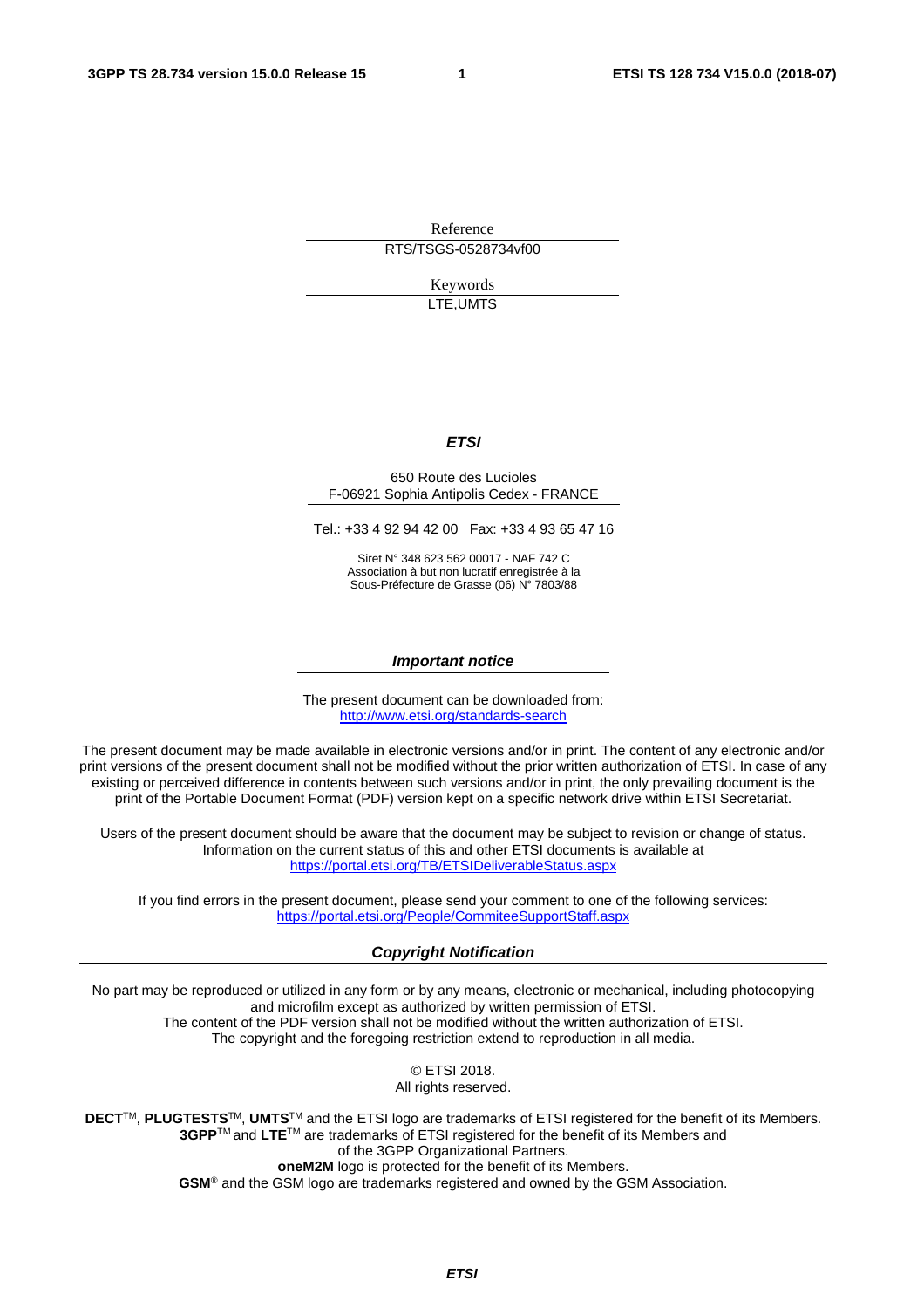### Intellectual Property Rights

#### Essential patents

IPRs essential or potentially essential to normative deliverables may have been declared to ETSI. The information pertaining to these essential IPRs, if any, is publicly available for **ETSI members and non-members**, and can be found in ETSI SR 000 314: *"Intellectual Property Rights (IPRs); Essential, or potentially Essential, IPRs notified to ETSI in respect of ETSI standards"*, which is available from the ETSI Secretariat. Latest updates are available on the ETSI Web server ([https://ipr.etsi.org/\)](https://ipr.etsi.org/).

Pursuant to the ETSI IPR Policy, no investigation, including IPR searches, has been carried out by ETSI. No guarantee can be given as to the existence of other IPRs not referenced in ETSI SR 000 314 (or the updates on the ETSI Web server) which are, or may be, or may become, essential to the present document.

#### **Trademarks**

The present document may include trademarks and/or tradenames which are asserted and/or registered by their owners. ETSI claims no ownership of these except for any which are indicated as being the property of ETSI, and conveys no right to use or reproduce any trademark and/or tradename. Mention of those trademarks in the present document does not constitute an endorsement by ETSI of products, services or organizations associated with those trademarks.

### Foreword

This Technical Specification (TS) has been produced by ETSI 3rd Generation Partnership Project (3GPP).

The present document may refer to technical specifications or reports using their 3GPP identities, UMTS identities or GSM identities. These should be interpreted as being references to the corresponding ETSI deliverables.

The cross reference between GSM, UMTS, 3GPP and ETSI identities can be found under [http://webapp.etsi.org/key/queryform.asp.](http://webapp.etsi.org/key/queryform.asp)

### Modal verbs terminology

In the present document "**shall**", "**shall not**", "**should**", "**should not**", "**may**", "**need not**", "**will**", "**will not**", "**can**" and "**cannot**" are to be interpreted as described in clause 3.2 of the [ETSI Drafting Rules](https://portal.etsi.org/Services/editHelp!/Howtostart/ETSIDraftingRules.aspx) (Verbal forms for the expression of provisions).

"**must**" and "**must not**" are **NOT** allowed in ETSI deliverables except when used in direct citation.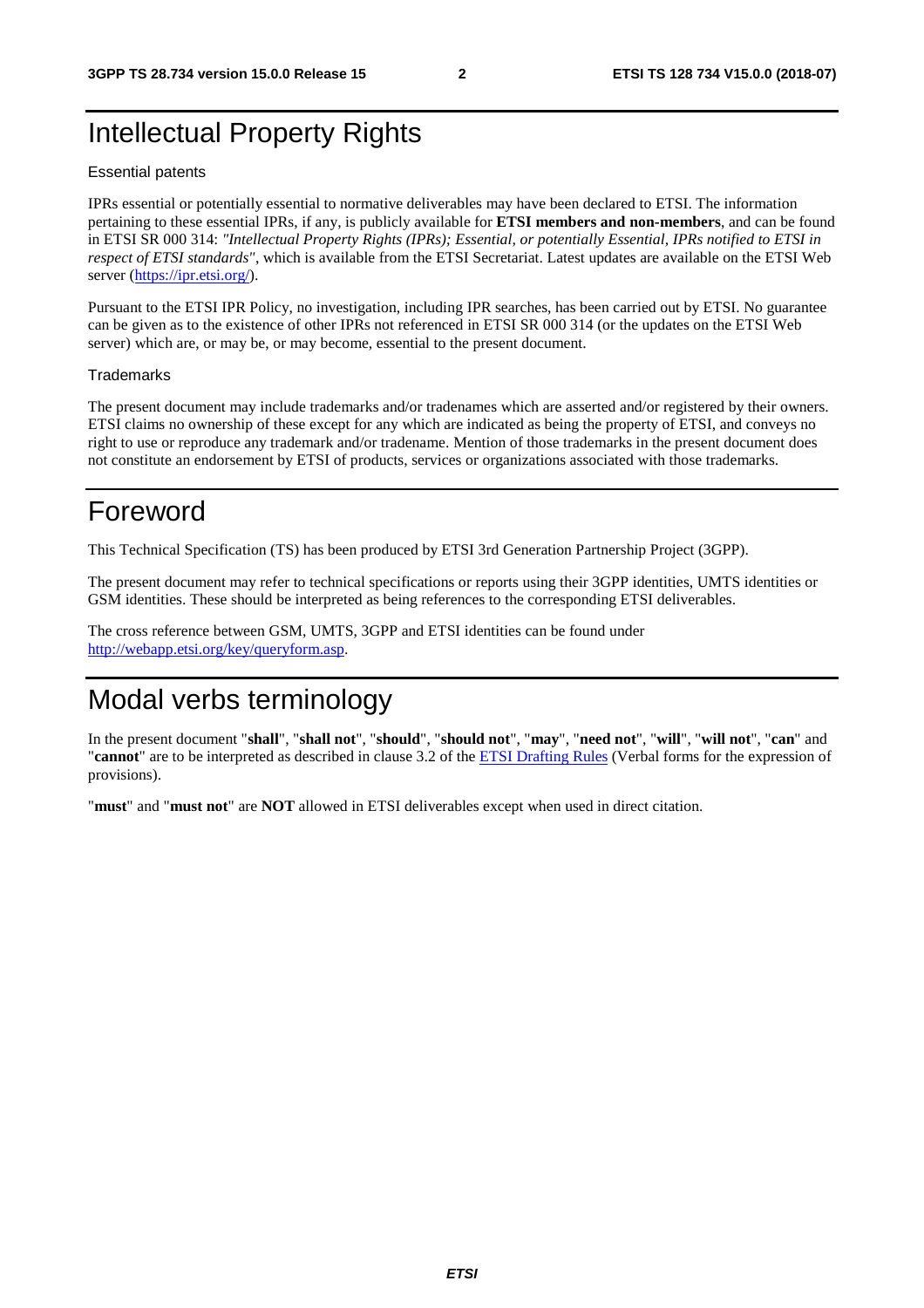# Contents

| <b>Annex A (informative):</b> |  |  |  |  |  |  |
|-------------------------------|--|--|--|--|--|--|
| $\overline{\mathbf{5}}$       |  |  |  |  |  |  |
| 4.4                           |  |  |  |  |  |  |
| 4.3                           |  |  |  |  |  |  |
| 4.2                           |  |  |  |  |  |  |
| $\overline{4}$<br>4.1         |  |  |  |  |  |  |
| 3.2                           |  |  |  |  |  |  |
| 3.1                           |  |  |  |  |  |  |
| 3                             |  |  |  |  |  |  |
| 2                             |  |  |  |  |  |  |
| 1                             |  |  |  |  |  |  |
|                               |  |  |  |  |  |  |
|                               |  |  |  |  |  |  |
|                               |  |  |  |  |  |  |
|                               |  |  |  |  |  |  |
|                               |  |  |  |  |  |  |
|                               |  |  |  |  |  |  |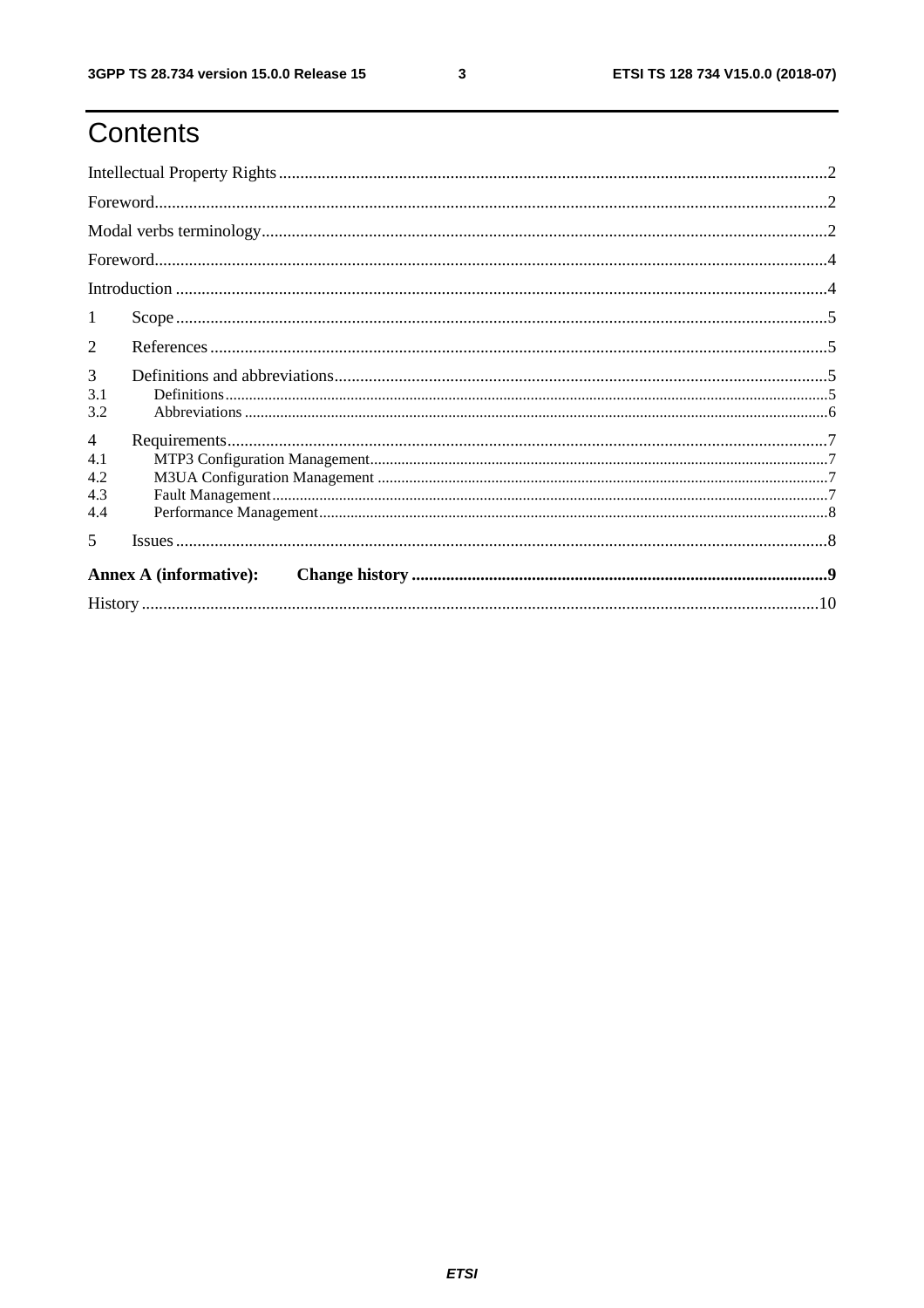### Foreword

This Technical Specification has been produced by the 3rd Generation Partnership Project (3GPP).

The contents of the present document are subject to continuing work within the TSG and may change following formal TSG approval. Should the TSG modify the contents of the present document, it will be re-released by the TSG with an identifying change of release date and an increase in version number as follows:

Version x.y.z

where:

- x the first digit:
	- 1 presented to TSG for information;
	- 2 presented to TSG for approval;
	- 3 or greater indicates TSG approved document under change control.
- y the second digit is incremented for all changes of substance, i.e. technical enhancements, corrections, updates, etc.
- z the third digit is incremented when editorial only changes have been incorporated in the document.

#### Introduction

The present document is part of a TS-family covering the 3rd Generation Partnership Project: Technical Specification Group Services and System Aspects; Telecommunication management; as identified below:

#### **28.734: Signalling Transport Network (STN) interface Network Resource Model (NRM) Integration Reference Point (IRP); Requirements.**

- 28.735: Signalling Transport Network (STN) interface Network Resource Model (NRM) Integration Reference Point (IRP); Information Service (IS).
- 28.736: Signalling Transport Network (STN) interface Network Resource Model (NRM) Integration Reference Point (IRP); Solution Set (SS) definitions.

Configuration Management (CM), in general, provides the operator with the ability to assure correct and effective operation of the 3G network as it evolves. CM actions have the objective to control and monitor the actual configuration on the Network Elements (NEs) and Network Resources (NRs), and they may be initiated by the operator or by functions in the Operations Systems (OSs) or NEs.

CM actions may be requested as part of an implementation programme (e.g. additions and deletions), as part of an optimisation programme (e.g. modifications), and to maintain the overall Quality of Service (QoS). The CM actions are initiated either as single actions on single NEs of the 3G network, or as part of a complex procedure involving actions on many resources/objects in one or several NEs.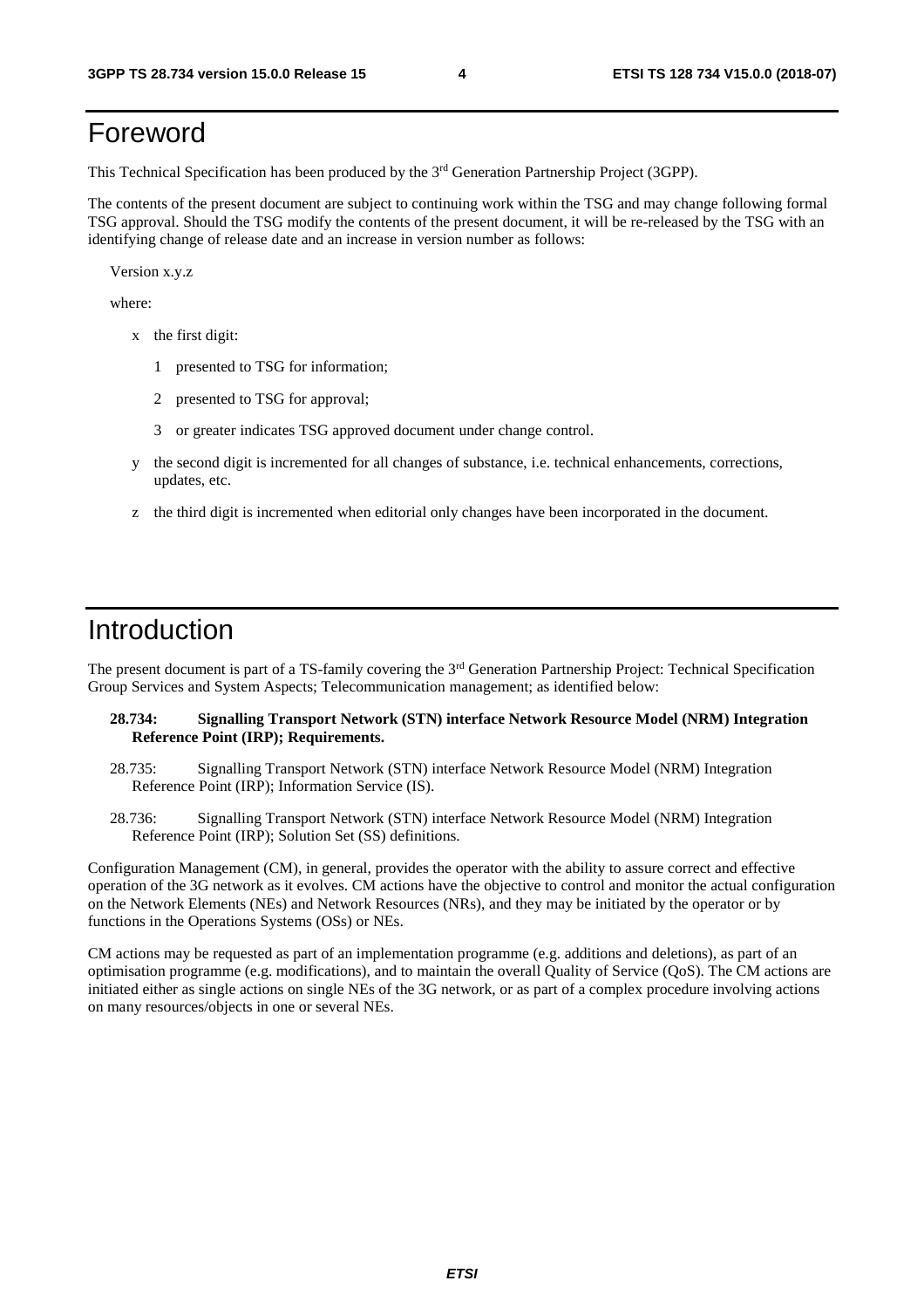#### 1 Scope

The present document defines , in addition to the requirements defined in [1], [2] and [3], the requirements for the Signalling Transport Network (STN) interface NRM IRP.

### 2 References

The following documents contain provisions which, through reference in this text, constitute provisions of the present document.

- References are either specific (identified by date of publication, edition number, version number, etc.) or non-specific.
- For a specific reference, subsequent revisions do not apply.
- For a non-specific reference, the latest version applies. In the case of a reference to a 3GPP document (including a GSM document), a non-specific reference implicitly refers to the latest version of that document *in the same Release as the present document*.
- [1] 3GPP TS 32.101: "Telecommunication Management, Principles and high level requirements".
- [2] 3GPP TS 32.102: "Telecommunication management; Architecture".
- [3] 3GPP TS 32.600: "Telecommunication management; Configuration Management (CM); Concept and high-level requirements".
- [4] 3GPP TS 29.202: "Signalling System No. 7 (SS7) signalling transport in core network; Stage 3".
- [5] ITU-T Recommendation Q.751.1 (10/95): "Network Element Management Information Model for The Message Transfer Part (MTP)".
- [6] ITU-T Recommendation M.3100 (07/95): "Generic Network Information Model".
- [7] ITU-T Recommendation Q.704 (07/96): "Signalling network functions and messages".
- [8] ITU-T Recommendation Q.702 (11/88): "Signalling Data Link".
- [9] 3GPP TS.28.622: "Telecommunication management; Generic Network Resource Model (NRM) Integration Reference Point (IRP); Information Service (IS)".
- [10] 3GPP TS 32.405: "Telecommunication management; Performance Management (PM); Performance measurements Universal Terrestrial Radio Access Network (UTRAN)".
- [11] IETF RFC 3332: "Signalling System 7 (SS7) Message Transfer Part 3 (MTP3) User Adaptation Layer (M3UA).
- [12] 3GPP TS 32.150: "Telecommunication management; Integration Reference Point (IRP) Concept and definitions".
- [13] 3GPP TS 32.107: "Telecommunication management; Fixed Mobile Convergence (FMC) Federated Network Information Model (FNIM)".

### 3 Definitions and abbreviations

#### 3.1 Definitions

For the purposes of the present document, the following terms and definitions apply:

**Integration Reference Point (IRP):** see 3GPP TS 32.150 [12].

**Network Resource Model (NRM)**: See definition in TS 28.622 [9].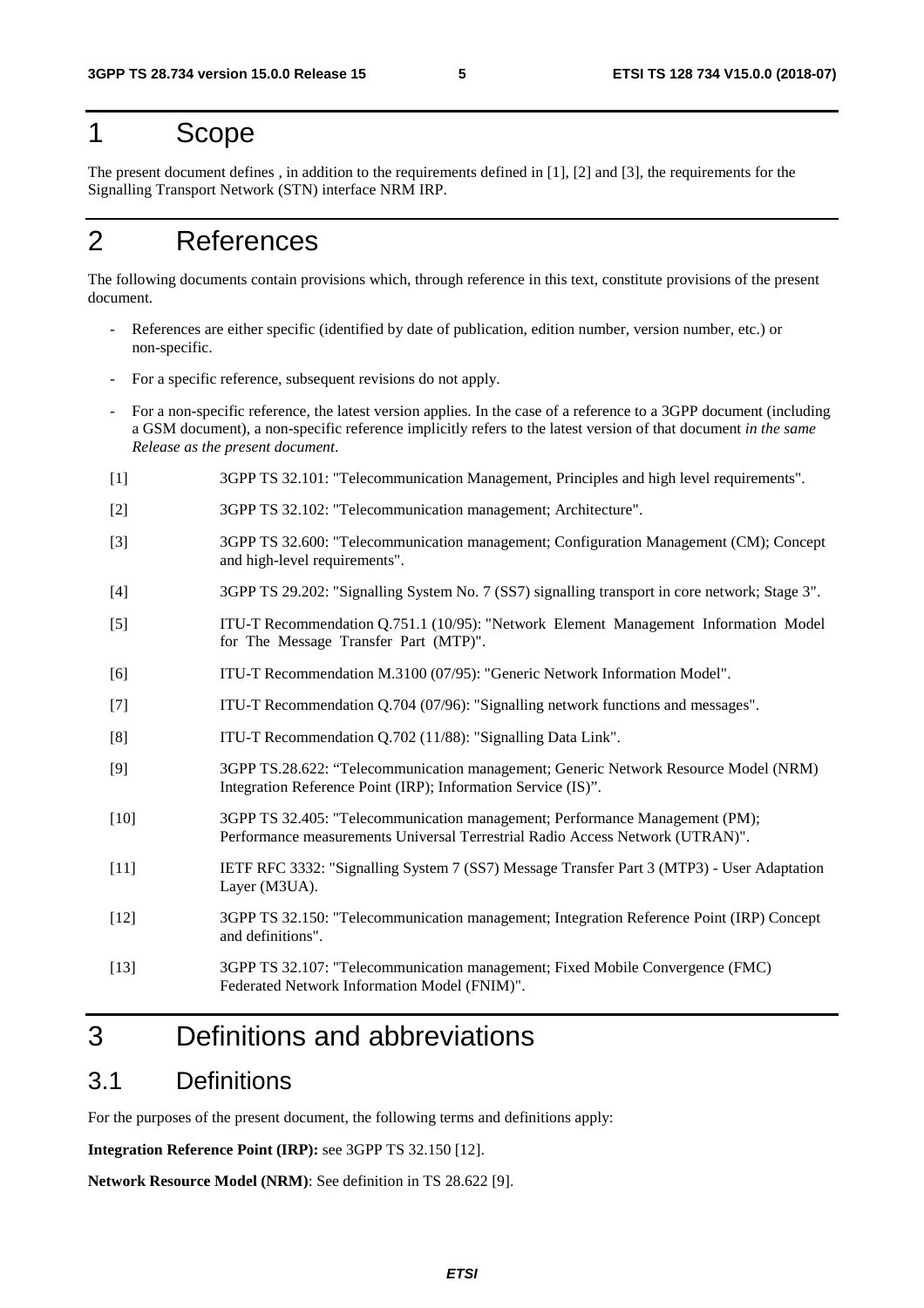**Termination Point:** see ITU-T M.3100 [6].

#### 3.2 Abbreviations

For the purposes of the present document, the following abbreviations apply:

| CМ         | <b>Configuration Management</b>                                                 |
|------------|---------------------------------------------------------------------------------|
| GSM        | Global System for Mobile communication                                          |
| IP.        | <b>Internet Protocol</b>                                                        |
| <b>IRP</b> | Integration Reference Point                                                     |
| ITU-T      | International Telecommunication Union, Telecommunication Standardisation Sector |
| MTP        | Message Transfer Part                                                           |
| NE         | Network Element                                                                 |
| NR         | Network Resource                                                                |
| NRM        | Network Resource Model                                                          |
| OS         | <b>Operations System</b>                                                        |
| QoS        | <b>Quality of Service</b>                                                       |
| RNC        | Radio Network Controller                                                        |
| STN        | <b>Signalling Transport Network</b>                                             |
| UMTS       | Universal Mobile Telecommunications System                                      |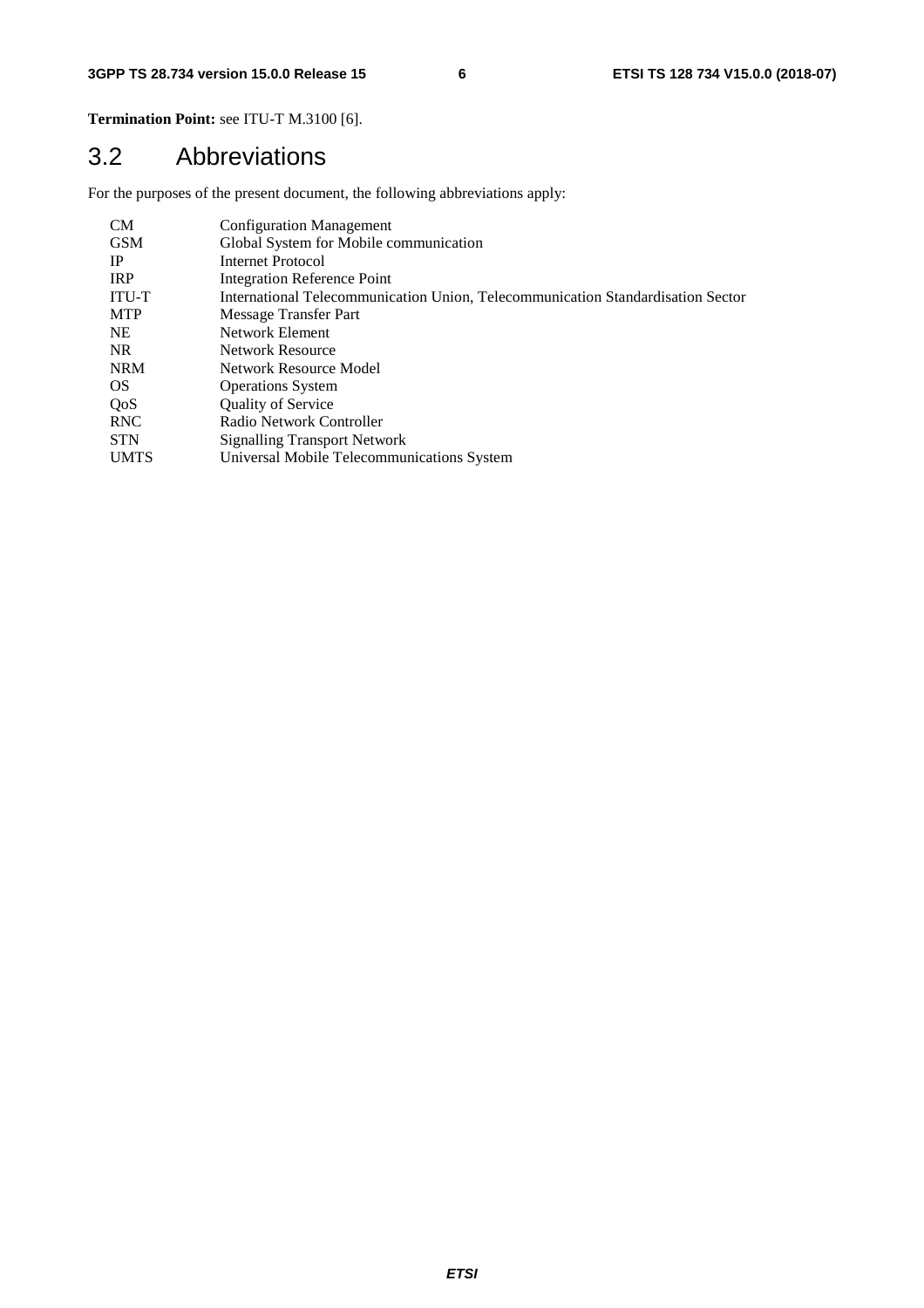### 4 Requirements

The following general and high-level requirements apply for the present IRP:

- A. IRP-related requirements in 3GPP TS 32.101 [1].
- B. IRP-related requirements in 3GPP TS 32.102 [2].
- C. IRP-related requirements in 3GPP TS 32.600 [3].

The NRM defined by this IRP:

- D. Shall support communications for telecommunication network management purposes, including management of converged networks.
- E. Is a member of the Federated Network Information Model (FNIM) [13] and its information is derived from FNIM Umbrella Information Model (UIM) [9].

In addition to the above, the following more specific requirements apply.

#### 4.1 MTP3 Configuration Management

- a) It shall be possible for IRPManager to retrieve configuration information related to MTP3 signalling managed entity.
- b) When the configuration information of MTP3 signalling managed entities changes, corresponding notifications shall be generated to IRPManager.
- c) When the status of MTP3 signalling managed entities changes, corresponding notifications shall be generated to IRPManager.
- d) It shall be possible for IRPManager to identify which technology that the STN is based on (e. g. MTP3, MTP3B [4]);
- e) The interface shall allow for the viewing of parameters of the MTP3 signalling point, MTP3 signalling link set termination point, MTP3 signalling link termination point, MTP3 signalling route and MTP3 signalling route set [4], [5], [7], [8].

#### 4.2 M3UA Configuration Management

- a) It shall possible for IRPManager to retrieve configuration information related to M3UA signalling managed entities.
- b) When the configuration information of M3UA signalling managed entities changes, corresponding notifications shall be generated to IRPManager.
- c) When the status of M3UA signalling managed entities changes, corresponding notifications shall be generated to IRPManager.
- d) The interface shall allow for the viewing of parameters of the M3UA signalling point, M3UA signalling link set termination point, M3UA signalling link termination point, M3UA signalling route and M3UA signalling route set ([4], [11]).

#### 4.3 Fault Management

Any fault detected by the signalling managed entity (including signalling point, signalling link set termination point, signalling link termination point, signalling route and signalling route set [4], [5], [7], [8]) shall be passed up to the IRPManager.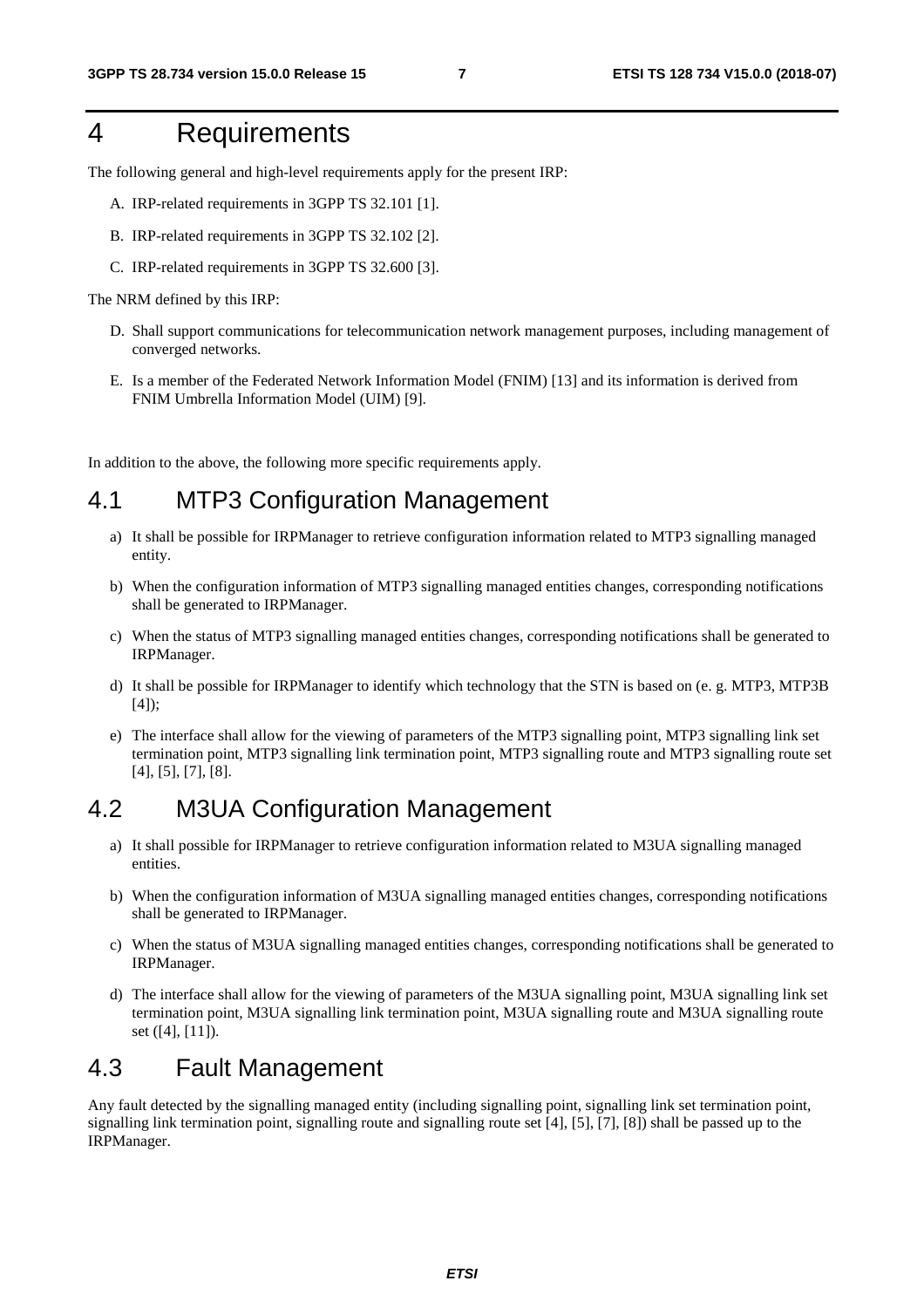### 4.4 Performance Management

It shall be possible for IRPManager to collect and monitor performance data. The detailed mesurement data to be defined in 3GPP TS 32.405 [10].

### 5 Issues

The NRM shall allow to be extended to support other technologies based Signalling Transport Network in the future (e.g. IP-based; see 3GPP TS 29.202 [4]).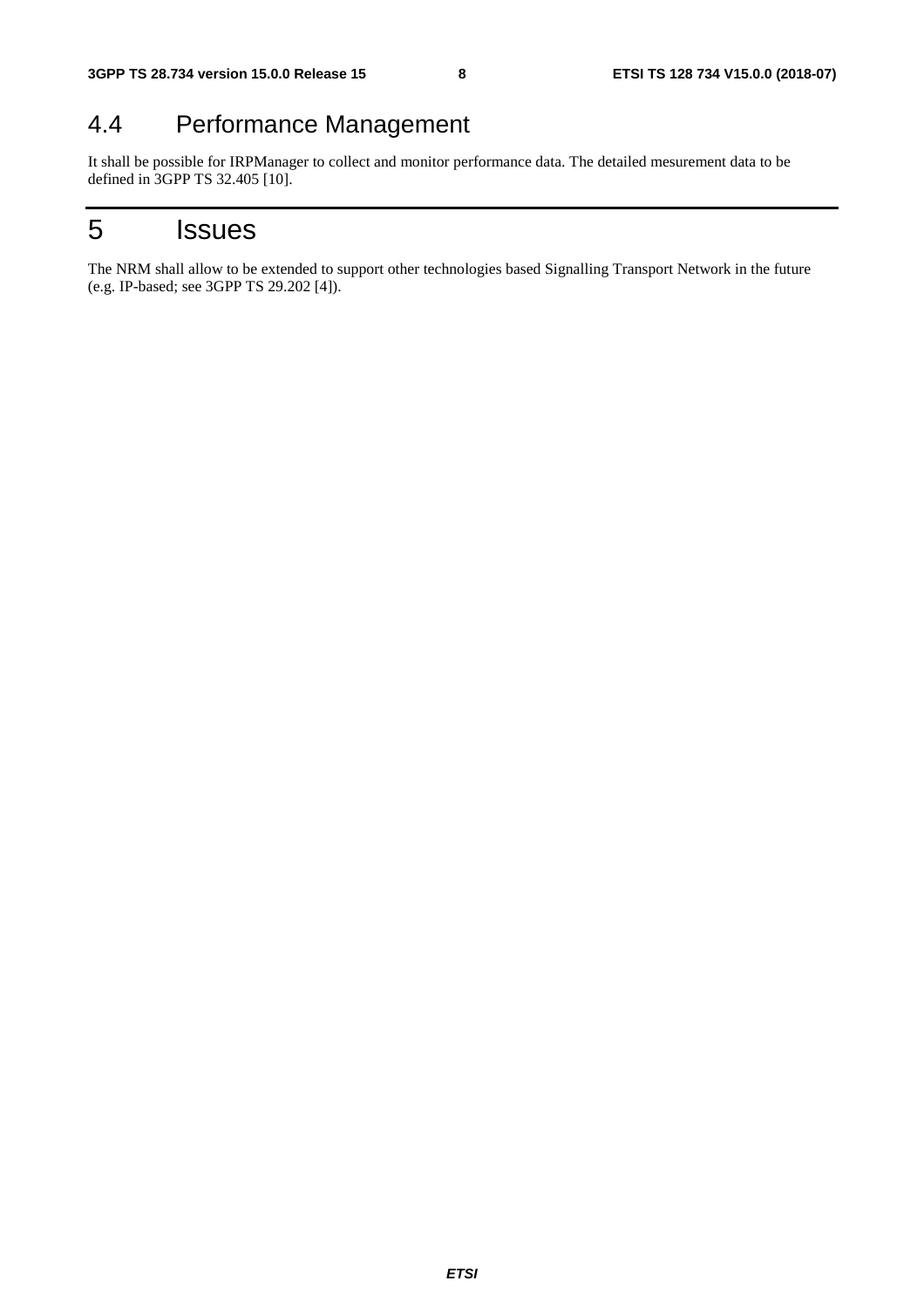## Annex A (informative): Change history

| <b>Change history</b> |       |             |           |             |                                                  |     |                 |            |
|-----------------------|-------|-------------|-----------|-------------|--------------------------------------------------|-----|-----------------|------------|
| <b>Date</b>           | TSG # | <b>ITSG</b> | <b>CR</b> | <b>IRev</b> | Subject/Comment                                  | Cat | <b>Old</b>      | <b>New</b> |
|                       |       | IDoc.       |           |             |                                                  |     |                 |            |
| 2014-06               | SA#64 | ISP-        | 001       |             | remove the feature support statements            |     | $11.0.0$ 11.1.0 |            |
|                       |       | 140358      |           |             |                                                  |     |                 |            |
| 2014-10               |       |             |           |             | Update to Rel-12 version (MCC)                   |     | 11.1.0 12.0.0   |            |
| 2016-01               |       |             |           |             | Update to Rel-13 version (MCC)                   |     | $12.0.0$ 13.0.0 |            |
| 2017-03               | SA#75 |             |           |             | Promotion to Release 14 without technical change |     | $13.0.0$ 14.0.0 |            |

| <b>Change history</b> |                |             |           |  |  |                                 |                |
|-----------------------|----------------|-------------|-----------|--|--|---------------------------------|----------------|
| <b>Date</b>           | <b>Meeting</b> | <b>TDoc</b> | <b>CR</b> |  |  | <b>IRev Cat Subiect/Comment</b> | <b>New</b>     |
|                       |                |             |           |  |  |                                 | <b>version</b> |
| 2018-06               |                |             |           |  |  | Update to Rel-15 version (MCC)  | 15.0.0         |